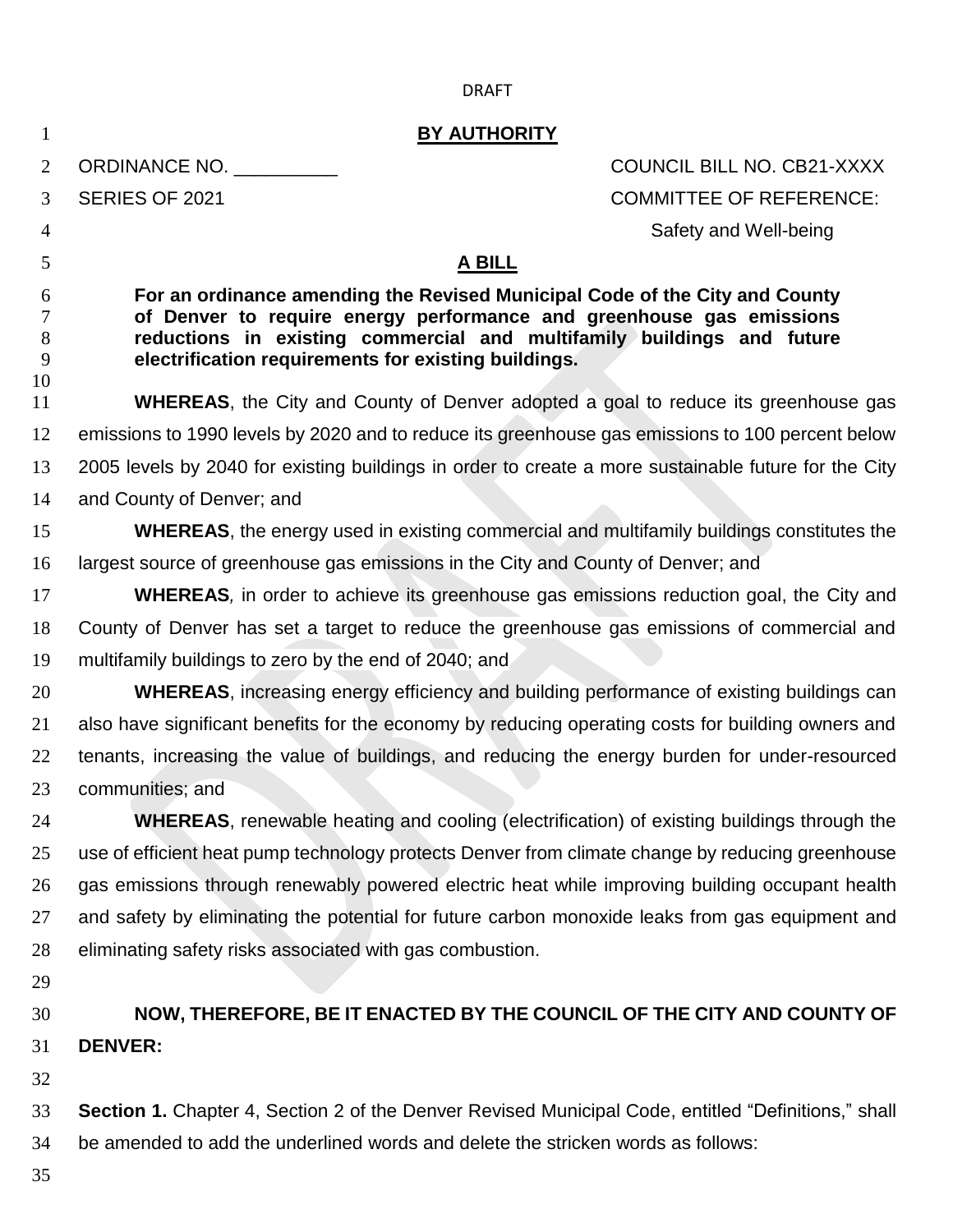"**Sec. 4-2. Definitions.**

2 The following definitions shall apply in the interpretation and enforcement of this chapter and all rules and regulations adopted hereunder:

- (1) *Air contaminant or air pollutant:* Any fume, odor, smoke, particulate matter, vapor, gas or any combination thereof, but not including water vapor or steam condensate.
- (2) *Air contamination source:* Any source whatsoever at, from or by reason of which there is emitted or discharged into the atmosphere any air contaminant.
- (3) *Air pollution:* The presence in the outdoor atmosphere of one (1) or more air contaminants.
- (4) *Air quality review:* A review of facilities to be performed by the department in accordance with rules and regulations adopted by the board and promulgated by the manager pursuant to this 11 chapter.
- (5) *Ambient air:* The surrounding or outside air.
- (6) *Atmosphere:* The gaseous envelope that surrounds the earth.
- (7) *Benchmarking:* Measuring a covered building's energy performance using the ENERGY STAR Portfolio Manager tool.
- (7)(8) *Board:* The board of public health and environment of the city.
- (8)(9) *Clean-burning fuels:* Compressed natural gas, liquefied natural gas, liquefied petroleum gas or hydrogen; multifuels, such as diesel/compressed natural gas fumigations; fuels containing not less than eighty-five (85) percent ethanol or methanol; electricity or any other alternative fuel that the board determines to be clean-burning.
- (10) *Covered building:* Any individual building in the City and County of Denver with a gross floor area of twenty-five thousand (25,000) square feet or larger except the following:
- (a) A building that was not occupied and did not have a certificate of occupancy or temporary certificate of occupancy for all twelve (12) months of the calendar year for which benchmarking is required;
- (b) A building that was not occupied, due to renovation, for all twelve (12) months of the 27 calendar year for which benchmarking is required;
- 28 (c) A building for which a demolition permit for the entire building has been issued and for which demolition work has commenced on or before the date the benchmarking report is due;
- 31 (d) A building that is presently experiencing qualifying financial distress, as defined by nay of the following:
- 33 1. The building is the subject of a qualified tax lien sale or public auction due to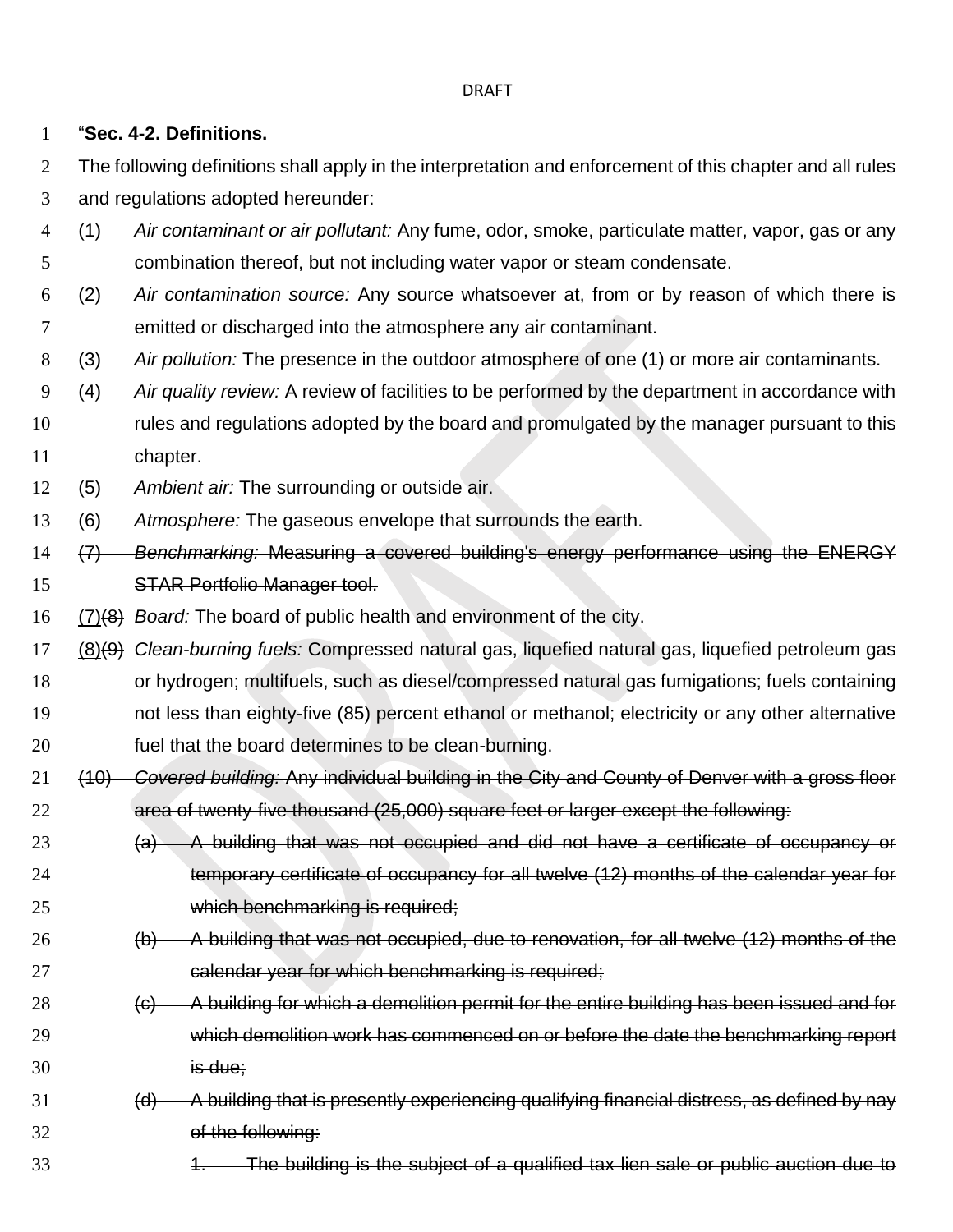**property tax arrearages;**  2. The buildings is controlled by a court appointed receiver; or 3. The building has been acquired by a deed in lieu of foreclosure; (e) A building that had an average physical occupancy of less than sixty (60) percent throughout the calendar year for which benchmarking is required; (f) A building that is used primarily for industrial or agricultural processes; and (g) A building for which the owner can demonstrate that its energy performance is a confidential business practice that includes trade secrets, privileged, or confidential commercial information. In order to qualify for this exemption, the owner shall specifically identify the information it believes is confidential and provide a written statement describing the manner in which public disclosure would cause substantial **harm to the owner's competitive position, inefficient energy usage alone will not be**  considered confidential commercial information. (11) *Covered municipal building:* A covered building that is owned or operated by the City and County of Denver. (9)(12) *Criteria pollutants:* Those pollutants for which national ambient air standards have been established pursuant to the federal Clean Air Act as amended, i.e., particulate matter, sulfur oxides, nitrogen dioxide, ozone, carbon monoxide and lead. (10)(13) *Department:* The department of public health and environment of the city. (11)(14) *Device:* Any machine, equipment, fabrication or contrivance the use of which causes the release of air contaminants, or that alters, contains, controls, prevents or removes air pollution from any air contamination source. (12)(15) *Emergency vehicle:* Any surface or airborne vehicle used for the official business of 24 the police and fire departments and any emergency medical vehicle as defined in chapter 17 of this Code. (13)(16) *Emission* or *emit:* To discharge, release or to permit or cause the discharge or release of one (1) or more air contaminants into the atmosphere. (14)(17) *Emission offset:* A net reduction in total emissions of a regulated air pollutant so that emissions of the regulated air pollutant are less than were emitted prior to instituting the offset. An offset can be accomplished by the installation of air pollution control devices or by the elimination of or changes in the method or process of manufacture in existing stationary or mobile sources or in any other way approved by the board. (18) *Energy efficiency program:* The administrative program implemented by the department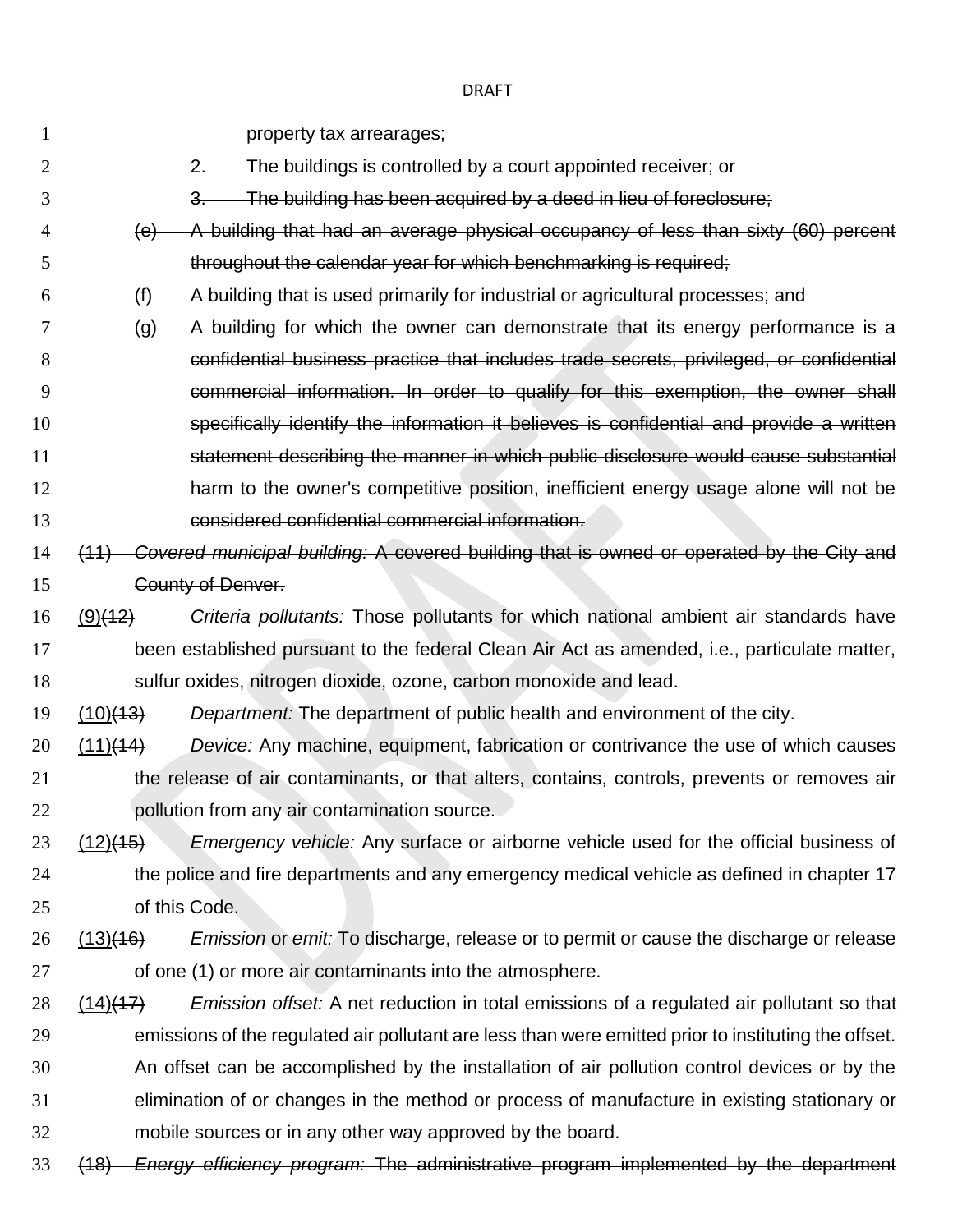- requiring the benchmarking and reporting of energy consumption in commercial and multifamily buildings that are twenty-five thousand (25,000) gross square feet or larger within the City and County of Denver.
- (19) *ENERGY STAR Portfolio Manager:* The online tool created by the U.S. Environmental Protection Agency used to measure and track a building's energy use, water consumption, and greenhouse gas emissions.
- (15)(20) *Engine:* Any internal combustion machine, such as found in motor vehicles, aircraft, locomotives and stationary power units, that utilizes gas or liquid fuel for combustion energy. (16)(21) *Existing facilities:* Facilities for which application for all applicable permits and
- approvals required from the city have been submitted prior to the effective date of this article.
- (17)(22) *Fireplace:* An opening made in a chimney and surrounded with brick, stone, metal or 12 like material to hold a fire, and that has no specific method for recirculating heat or reducing emissions.
- (18)(23) *Fuel:* Any combustible substance or material or any combination of such.
- (19)(24) *Fuel-burning equipment:* Any furnace, boiler apparatus, stack or appurtenance thereto used in the process of burning fuel for the primary purpose of producing heat or power by indirect heat transfer.
- (20)(25) *Fugitive particulates:* Particulate matter that cannot be readily captured and routed through a stack or air pollution control equipment that is entrained in the ambient air and is caused by human or natural activities or both, including, without limitation, construction, demolition, earth moving, grading, sandblasting, materials handling, vehicular traffic on unpaved haul roads, and wind.
- (21)(26) *Fugitive particulate control plan:* The plan submitted for activities that could emit particulate matter into the atmosphere beyond the lot line of the property on which the emissions originate.
- (22)(27) *Gas:* An aeroform fluid having neither independent shape nor volume but tending to expand indefinitely.
- (23)(28) *Gaseous fuel:* A fuel that exists as a gas at atmospheric temperature and pressure.
- (29) *Gross floor area:* The total property square footage, measured between the principal exterior surfaces of the enclosing fixed walls of a building, as defined in the ENERGY STAR Portfolio Manager definitions.
- (24)(30) *Hazardous air pollutant:* An air pollutant to which no national ambient air quality standard is applicable and that, in the judgment of the Colorado Air Quality Control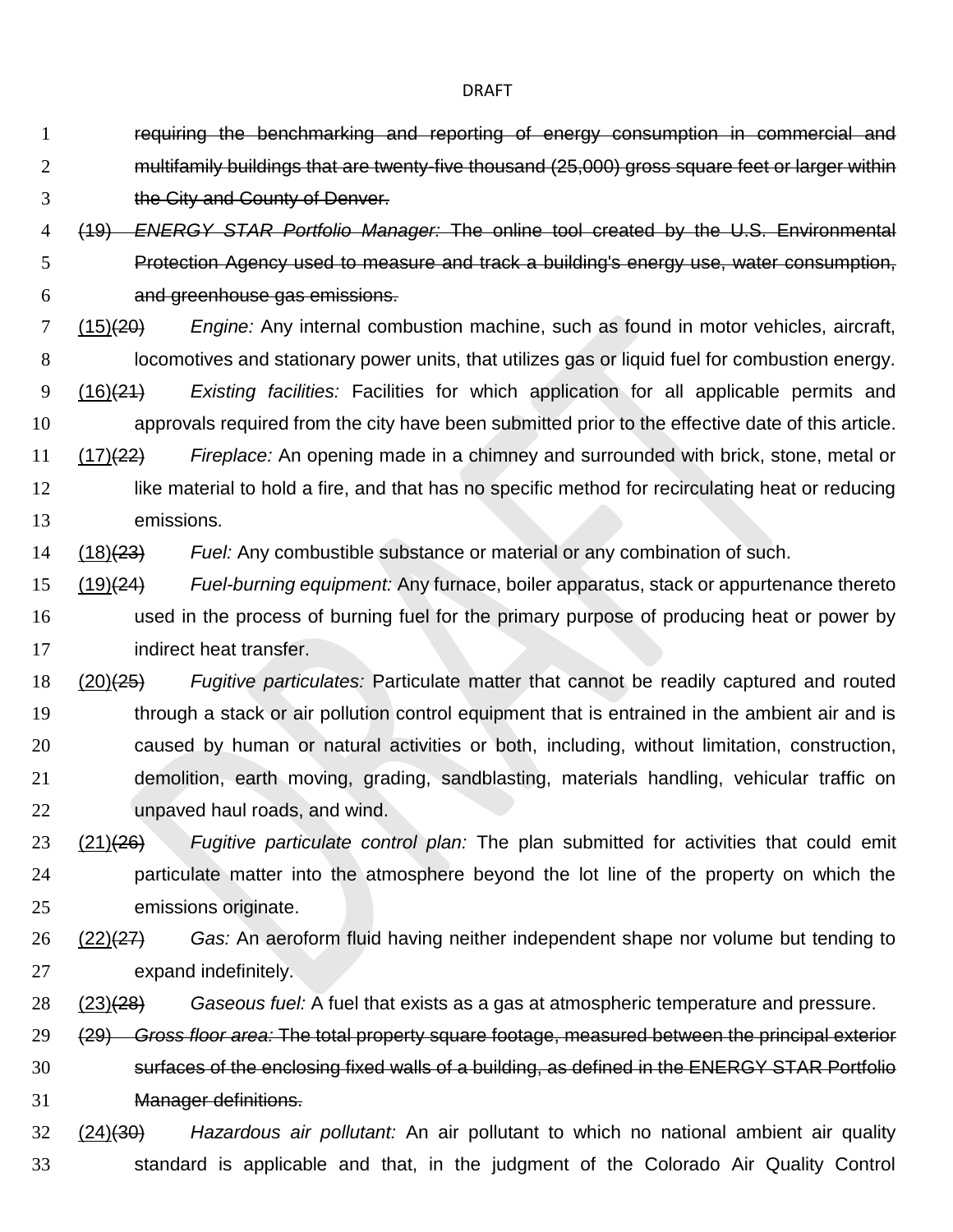Commission, causes or contributes to air pollution that may reasonably be anticipated to result 2 in an increase in mortality or an increase in serious, irreversible or incapacitating reversible illness or injury; and any air pollutant listed by the state or federal government as a hazardous air pollutant.

 (25)(31) *Health risk assessment:* An assessment, based on accepted scientific standards and information from inventories, sampling, modeling and/or estimation techniques, of the potential human health risk from exposure to specified levels of identified hazardous air pollutants and criteria pollutants.

 (26)(32) *High-pollution day:* That period of time in which the Colorado Department of Public Health and Environment anticipates levels of carbon monoxide or particulates exceeding federal ambient air quality standards or when air pollution standards are exceeded for particulates, carbon monoxide or visibility.

- (27)(33) *Incinerator:* A container, device or other appliance, designed, used or intended to be used for the disposal or reduction of household, commercial or industrial waste material or any commercial or industrial material by burning.
- (28)(34) *Manager:* The manager of the department of public health and environment of the city. (29)(35) *Masonry heater:* An appliance designed for or capable of burning wood, capable of and intended for domestic space heating or domestic water heating, and has been approved by the Colorado Department of Public Health and Environment by meeting all design criteria, and emissions standards set forth by that agency.
- (30)(36) *New facilities:* Facilities and temporary facilities not exempted through regulation by 22 the board that have not applied for all applicable permits prior to the effective date of this article.
- (31)(37) *Nuisance:* The doing of or the failure to do something that allows or permits air contaminants to escape into the open air that are or tend to be detrimental to the health, comfort, safety or welfare of the public or that causes or tends to cause injury or substantial annoyance or inconvenience to persons exposed thereto or causes or tends to cause damage to property.
- (32)(38) *Opacity:* The fraction of a beam of light that fails to pass through a plume of smoke or air contaminants, expressed in percentage.
- (33)(39) *Open burning:* Fire or smoldering where any material is burned in the outdoor air or in an open container, receptacle, pit, vessel, chimenea, or other device designed or used for outdoor fires.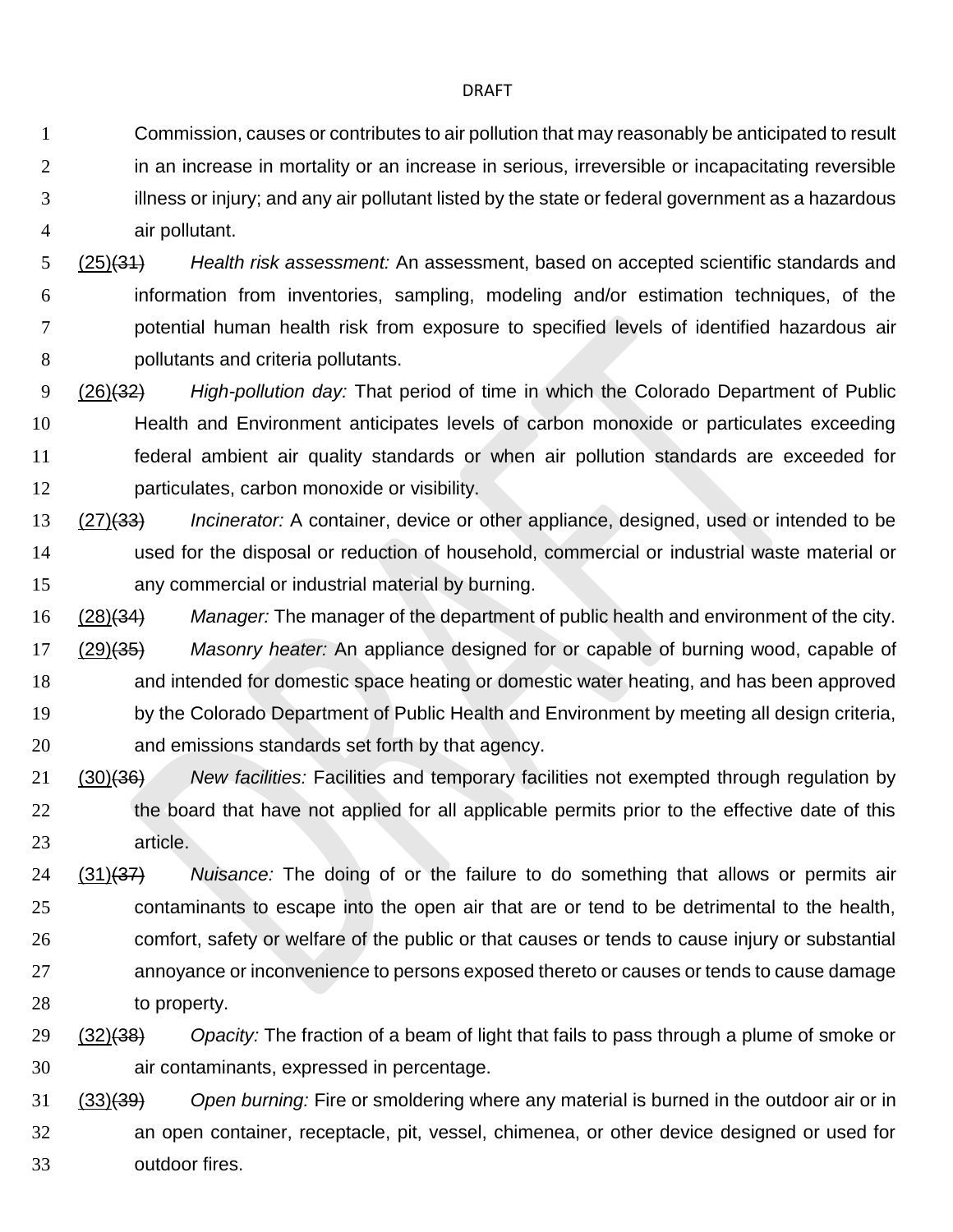(40) *Owner:* The person or entity having a legal or equitable interest in real property and its fixtures and appurtenances. (34)(41) *Particulate matter:* Any material, except water mist or spray, that exists in a finely divided form as a liquid or solid. (35)(42) *Pellet stove:* A wood heater that meets the following criteria: (a) The manufacturer makes no reference to burning cordwood in advertising or literature; (b) The unit is safety listed for pellet fuel only; (c) The unit's operating and other instruction manual states that the use of cordwood is prohibited by federal law; and (d) The unit must be manufactured and sold including a hopper and auger combination as **integral parts.**  (36)(43) *Person:* Any person, firm, association, organization, partnership, business, trust, corporation, company, contractor, supplier, installer, user or owner and shall include any municipal corporation, state or federal governmental agency, district or any officer or employee thereof. (37)(44) *Phase II wood stove:* A wood-burning device that has been certified by the United States Environmental Protection Agency or the Colorado Department of Public Health and Environment. (38)(45) *Premises:* Any building, structure, land, utility or portion thereof, including all appurtenances, and shall include yards, lots, courts and properties without buildings. (39)(46) *Process:* Any individual action, operation or treatment involving chemical, industrial or manufacturing factors and all other methods or forms of manufacturing or processing that may emit air contaminants. (40)(47) *Reduction:* Any process utilizing heat, including but not limited to burning, rendering, drying, dehydrating, digesting, evaporating and protein concentrating that decreases the volume of material being processed. (41)(48) *Regulated air pollutant:* A pollutant that is a criteria air pollutant or hazardous air pollutant. (42)(49) *Smolder:* To burn and produce smoke without flame. (43)(50) *Solid-fuel-fired device:* A device designed for the combustion of solid fuels including wood-burning devices, fireplaces, solid-fuel-fired stoves and combustion fuel furnaces that burn solid fuel. Solid-fuel-fired devices do not include natural gas-fired devices, commercial ovens or stoves used to prepare food for human consumption, public utility facilities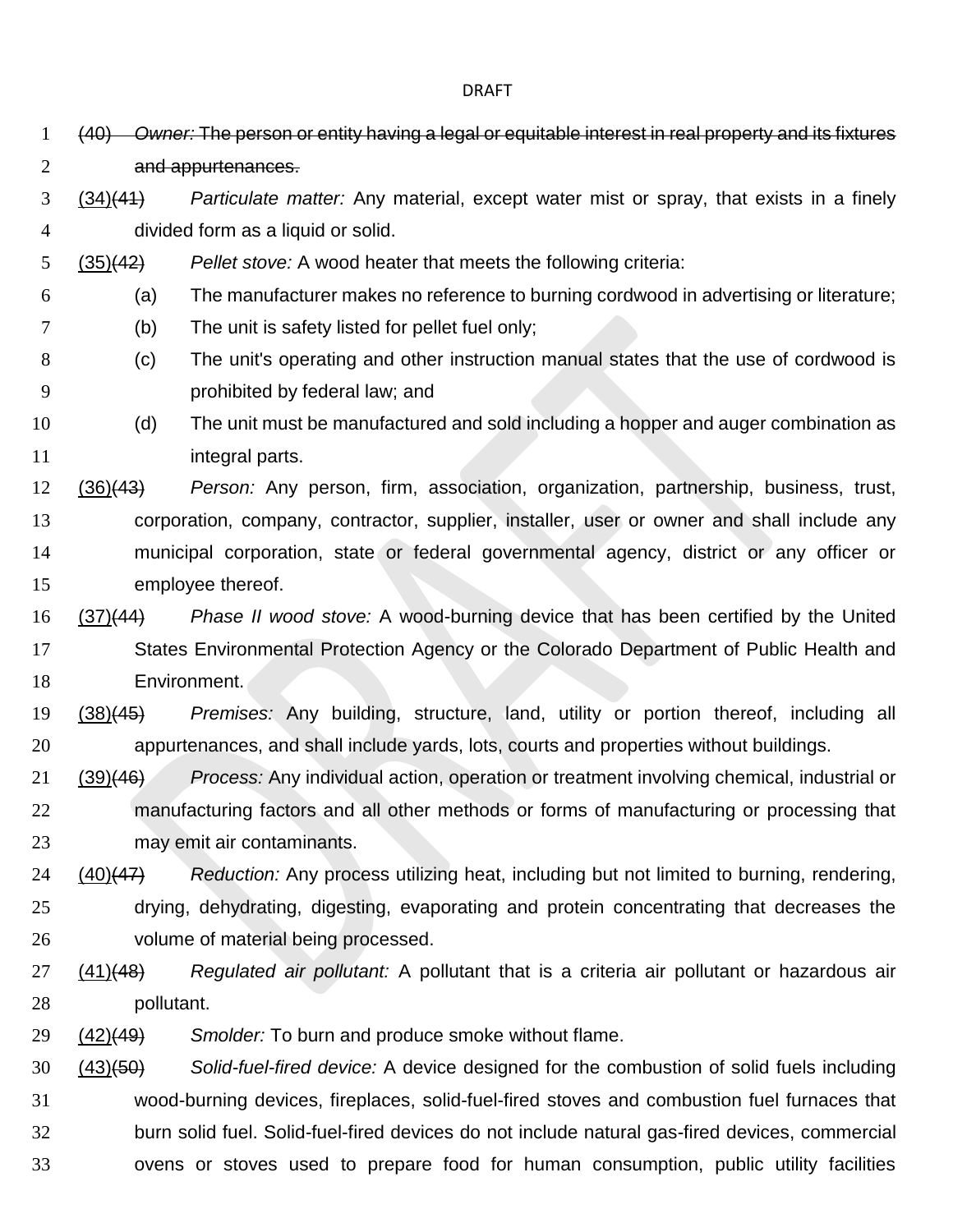generating steam or electricity, or solid-fuel-fired barbecue devices. The board may adopt and the manager may promulgate rules and regulations, as authorized in subsection 4-6(a), to further define solid-fuel-fired devices including exclusions to the definition for fuels or classes of technology where the board determines that the excluded fuel or technology is reliably cleaner burning than a Phase II wood stove or where the board determines that no reasonable alternative to the burning of solid fuel exists. In no case shall such definitions or exclusions 7 be inconsistent with the requirements of chapter 24 of the Denver Revised Municipal Code.

- (44)(51) *Solid waste:* Refuse consisting of paper, wood, yard wastes, food wastes, plastic, leather, rubber and such other combustibles and noncombustible glass, rock, etc., that may be generated from residential and commercial operations and from industrial sites.
- (45)(52) *Stationary source:* Any building, structure, facility, equipment or installation or any combination thereof belonging to the same facility that emits or may emit any air pollutant subject to regulation under the federal Clean Air Act, that is located on one (1) or more contiguous or adjacent properties and that is owned or operated by the same person or by persons under common control.
- (46)(53) *Traffic operations:* Activities necessary to direct traffic, to repair, install or maintain traffic-control devices, to paint traffic-control lanes or to pave, maintain or repair streets and sidewalks or to accomplish similar activities."
- 
- **Section 2.** Article V of Chapter 4 of the Denver Revised Municipal Code, entitled "Energy Efficiency in Multifamily and Commercial Buildings," shall be repealed.
- 
- **Section 3.** That Article II, Chapter 10 of the Denver Revised Municipal Code is amended by the addition of a new section10-20 to read as follows:
- 

## "**Sec. 10-20. – Electrification requirements for existing buildings.**

- **(a) Definitions.** The following words and phrases as used in this Sec. 10-20 have the following meanings:
- **(1)** "*Boiler*" shall have the same meaning as provided in the Denver Building and Fire Code.
- **(2)** "*Condensing unit*" shall have the same meaning as provided in the Denver Building and Fire Code.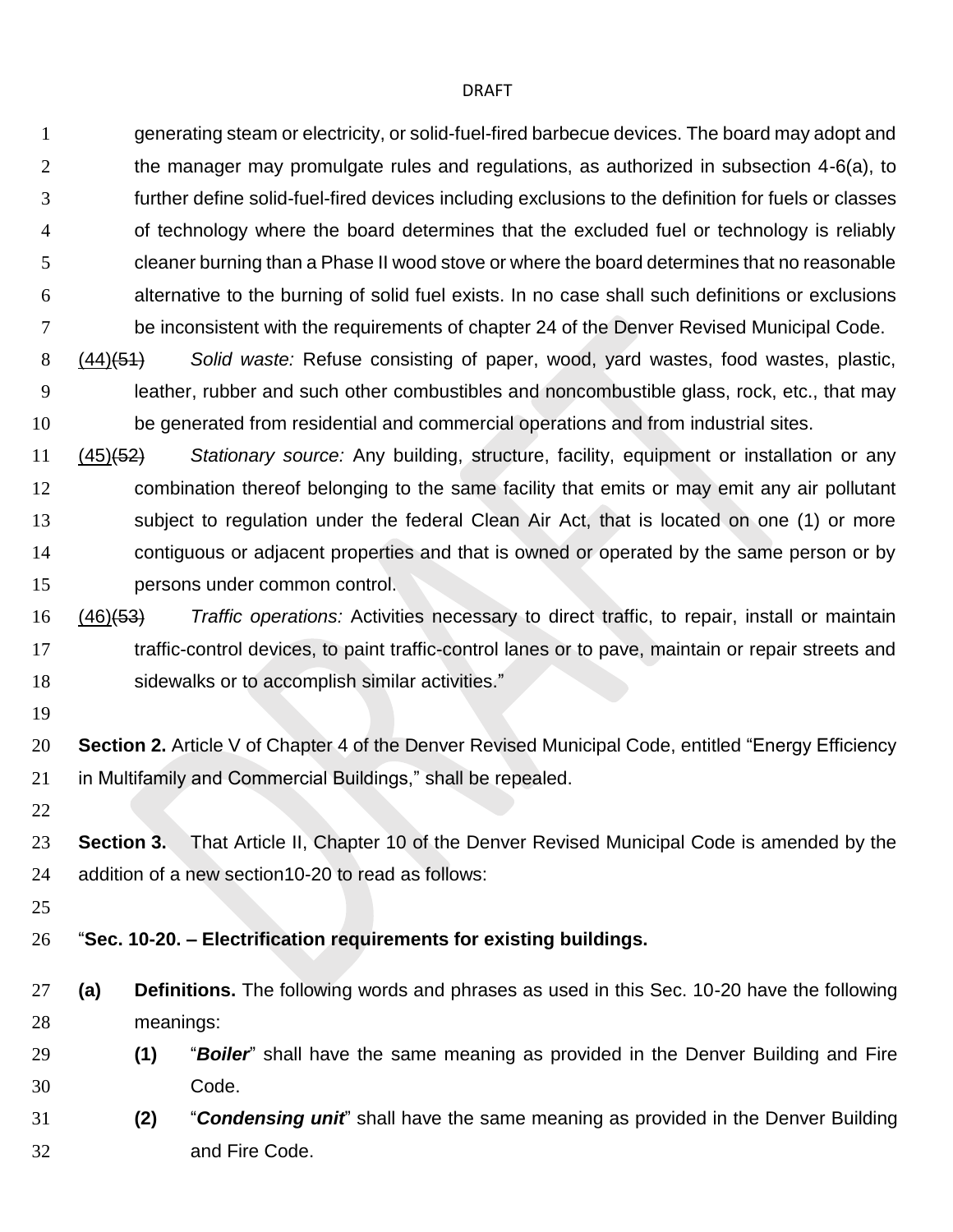- **(3)** "*Electrification retrofit feasibility report*" means a report submitted to the Department of Community Planning and Development (CPD), in consultation with the executive director of the office of climate action, sustainability, and resiliency, that provides: an alternate schematic design for the proposed gas-fired equipment that utilizes electric heat pump equipment and an analysis of the cost of the equipment, and annual energy cost and social cost of carbon dioxide over the life of the equipment for both the proposed gas-fired system and the alternate electric schematic design.
- **(4)** "*Electrify*" or "*electrification*" means to replace a natural gas-powered space or water heating system with an electrically powered space or water heating system.
- **(5)** "*Instantaneous water heater*" means a product which utilizes oil, gas, or electricity to heat potable water for use outside the heater upon demand that contains no more than one gallon of water per 4,000 Btu per hour of input.
- **(6)** "*Packaged terminal air conditioner*" means a wall sleeve and a separate unencased combination of heating and cooling assemblies specified by the builder and intended for mounting through the wall, which are limited to the following: a prime source of refrigeration, separable outdoor louvers, forced ventilation, and heating availability energy.
- **(7)** "*Social cost of carbon dioxide*" means either \$79 per metric ton of carbon dioxide with an annual escalation rate of 2.5% from January 1, 2022, or the social cost of carbon dioxide as determined by the Public Utilities Commission of the State of 21 Colorado, whichever is greater.
- **(8)** "*Storage water heater*" means a product which utilizes oil, gas, or electricity to heat potable water for use outside the heater upon demand which heat and store water at a thermostatically controlled temperature.
- **(9)** "*Unitary air conditioner*" means a system that consists of heat exchangers, blowers, filters, supply, exhaust and return ducts, and shall include any apparatus installed in connection therewith, other than a packaged terminal air conditioner. A unitary air conditioner may consist of: a single-package unit; an outdoor unit and one or more indoor units; or an indoor unit only.
- **(10)** "*Warm-air furnace*" means a completely self-contained heating unit that is designed to supply heated air to spaces remote from or adjacent to the appliance location.
- **(b)** No later than January 1, 2023, the Denver Building and Fire Code shall be amended to implement the following electrification requirements: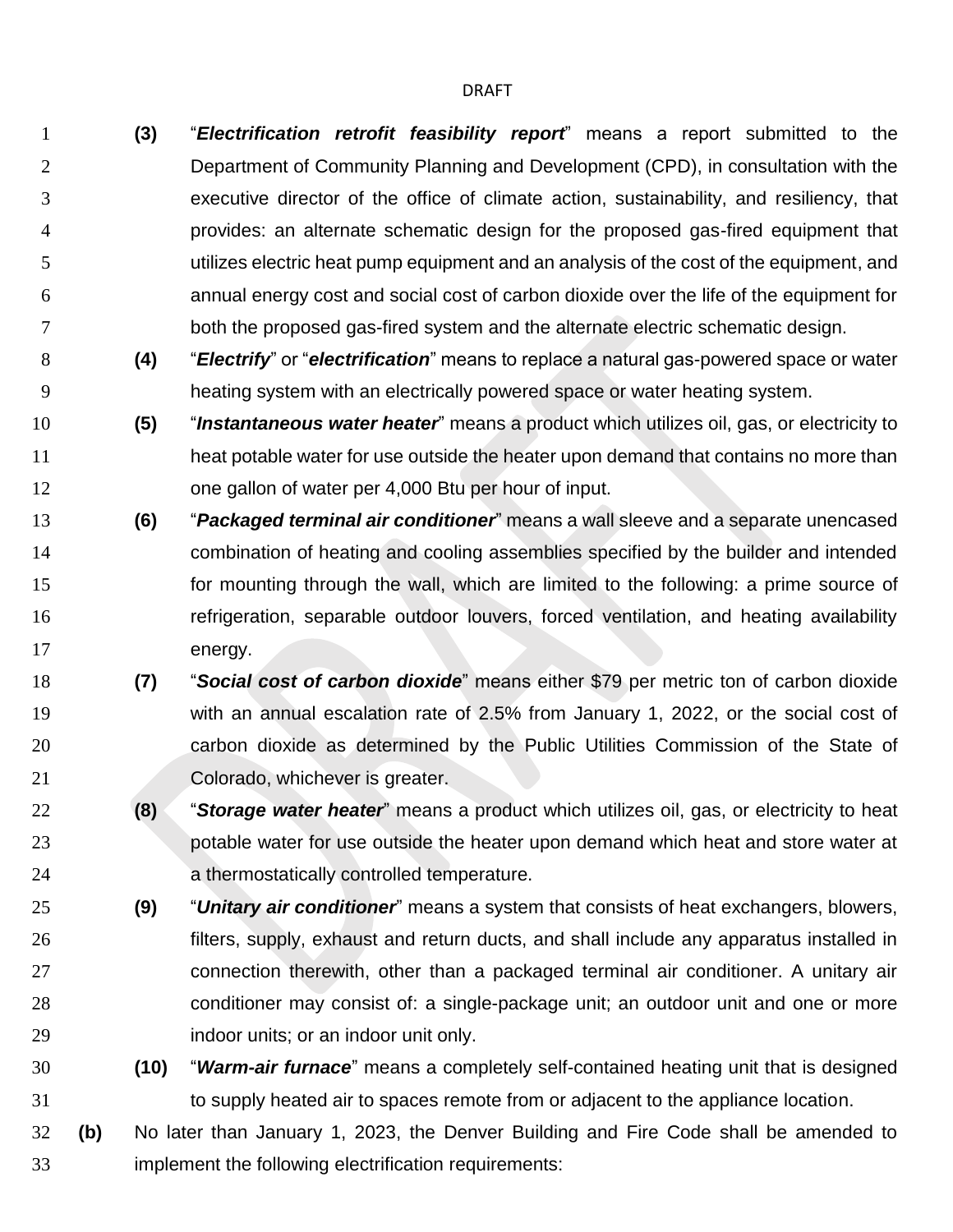- **(1)** Replacement of natural gas-fired space and water heating equipment shall be submitted to CPD for review prior to permitting.
- **(2)** All storage electric water heaters installed in commercial and multifamily buildings must be compatible at a minimum with ANSI/CTA-2045-B, level 1 demand response protocol, or a similar protocol, with appropriate exceptions when demand response is not appropriate based on the application.
- **(3)** When an indoor gas-fired warm air furnace is proposed to be replaced with another gas-fired warm-air furnace, the replacement is required to provide one of the following: (i) low-nitrogen oxide emissions, of no more than 14 nanograms of nitrogen dioxide per 10 interior is puller of useful heat delivered to the heated space; (ii) an Annual Fuel Utilization Efficiency of not less than 90 percent; or (iii) evidence to the building official that an equivalent system will be provided. The requirements of this subsection shall not apply 13 to an indoor gas-fired make-up air unit. Additionally, at least two of the following are 14 required:
- i. Submitting an electrification retrofit feasibility report.
- 16 ii. Sizing the furnace equipment based on the current space conditioning needs of 17 the building with Denver Building and Fire Code requirements, and an analysis prepared by a registered design professional of the existing building's envelope, ventilation requirements, and load calculations based on ASHRAE/ACCA 183 **b** or approved equivalent.
- **iii.** Pressure testing of all natural gas piping.
- **(4)** When a gas-fired storage water heater or instantaneous water heater is proposed to be replaced with another gas-fired storage water heater or instantaneous water heater, **at least one of the following is required:**
- 
- i. Submitting an electrification retrofit feasibility report.
- ii. Pressure testing of all natural gas piping.
- **(5)** Exemptions for emergency replacement and economic hardship shall be provided. The building official shall consult with the executive director of the office of climate action, sustainability, and resiliency in deciding whether or not to approve an economic hardship exemption.
- **(c)** No later than January 1, 2025, the Denver Building and Fire Code shall be amended to implement the following electrification requirements:
- **(1)** When a gas-fired warm air furnace located outside a building is proposed to be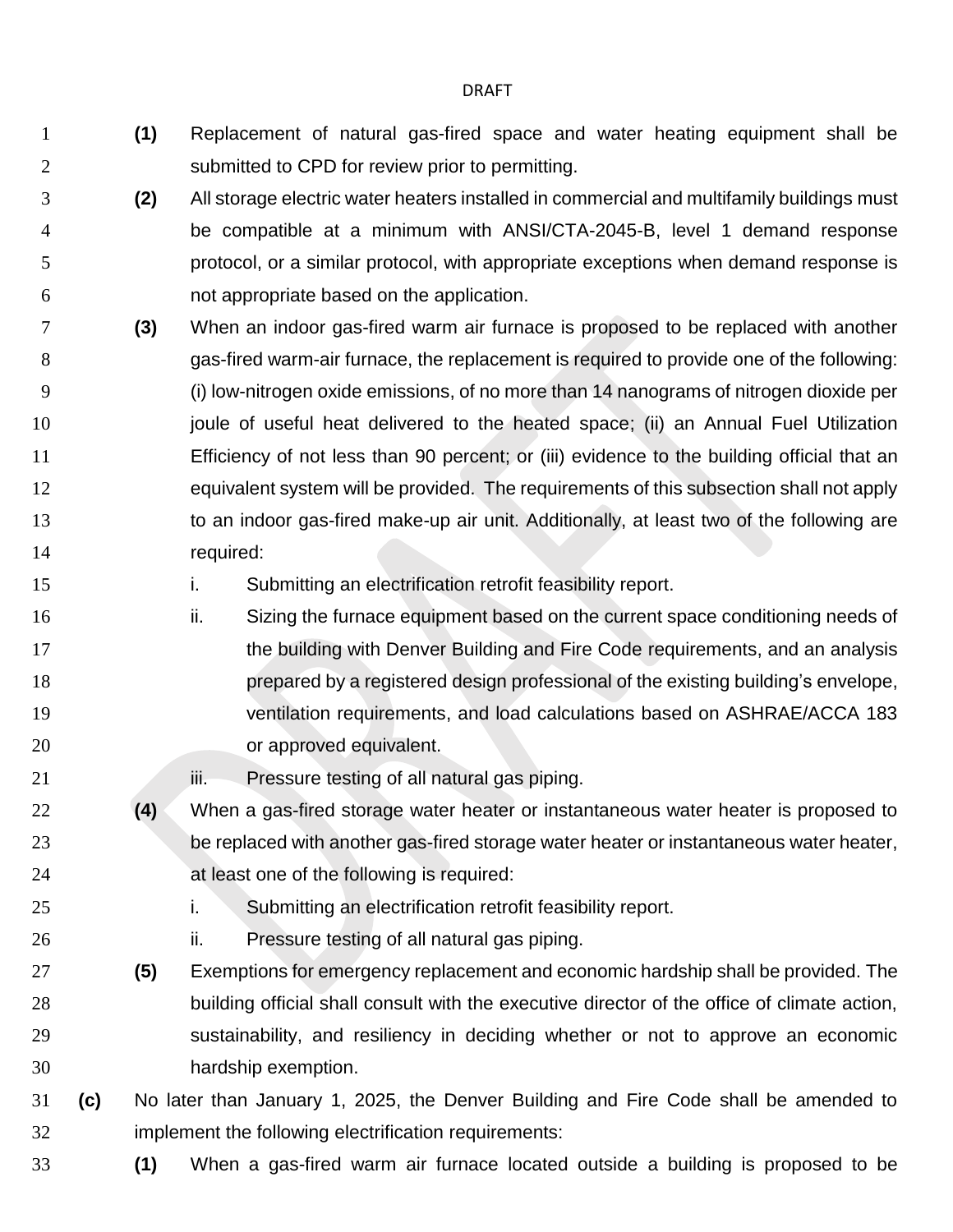replaced with a new gas-fired warm air furnace, the new gas-fired warm air furnace 2 may only provide supplementary heat, and the primary heating system shall be electric.

- **(2)** When a unitary air conditioner or condensing unit serving a heated space is proposed to be replaced, the unit shall include electric equipment capable of providing space heating, and any other heating equipment serving the space shall be reconfigured to provide only supplementary heat.
- **(3)** When a storage water heater or instantaneous water heater is proposed to be replaced, 8 it shall be replaced with an electric water heater.
- **(4)** The electrification requirements of subsections (c)(1) (3) above may be met by a heat 10 pump or by electric resistance space or water heating equipment. If the electrification requirements are met by electric resistance space or water heating equipment, then 12 the system shall be provided with an onsite renewable energy system sized to provide not less than 100 percent of the annual energy use of the electric resistance space or water heating equipment, with the following exceptions: an onsite renewable energy system is not required where heat pumps are not available for that system type, or where new electric resistance equipment is replacing existing electric resistance equipment. An onsite renewable energy system used to comply with this section shall not be used to meet any other regulatory requirement.
- **(5)** When a gas-fired boiler used for space heating is replaced with another gas-fired boiler, at least two of the following are required:
- **i.** Submitting an electrification retrofit feasibility report.
- 22 ii. Sizing the equipment based on the current space conditioning needs of the building with Denver Building and Fire Code requirements, and an analysis prepared by a registered design professional of the existing building's envelope, ventilation requirements, and load calculations based on ASHRAE/ACCA 183 or approved equivalent.
- **iii.** Pressure testing of all natural gas piping.
- **(6)** When a gas-fired boiler used for water heating is replaced with another gas-fired boiler, at least one of the following is required:
- i. Submitting an electrification retrofit feasibility report;
- ii. Pressure testing of all natural gas piping.
- **(7)** An electrification retrofit feasibility report looking at the feasibility of installing an electric packaged terminal heat pump (PTHP) or single-package vertical heat pump (VTHP)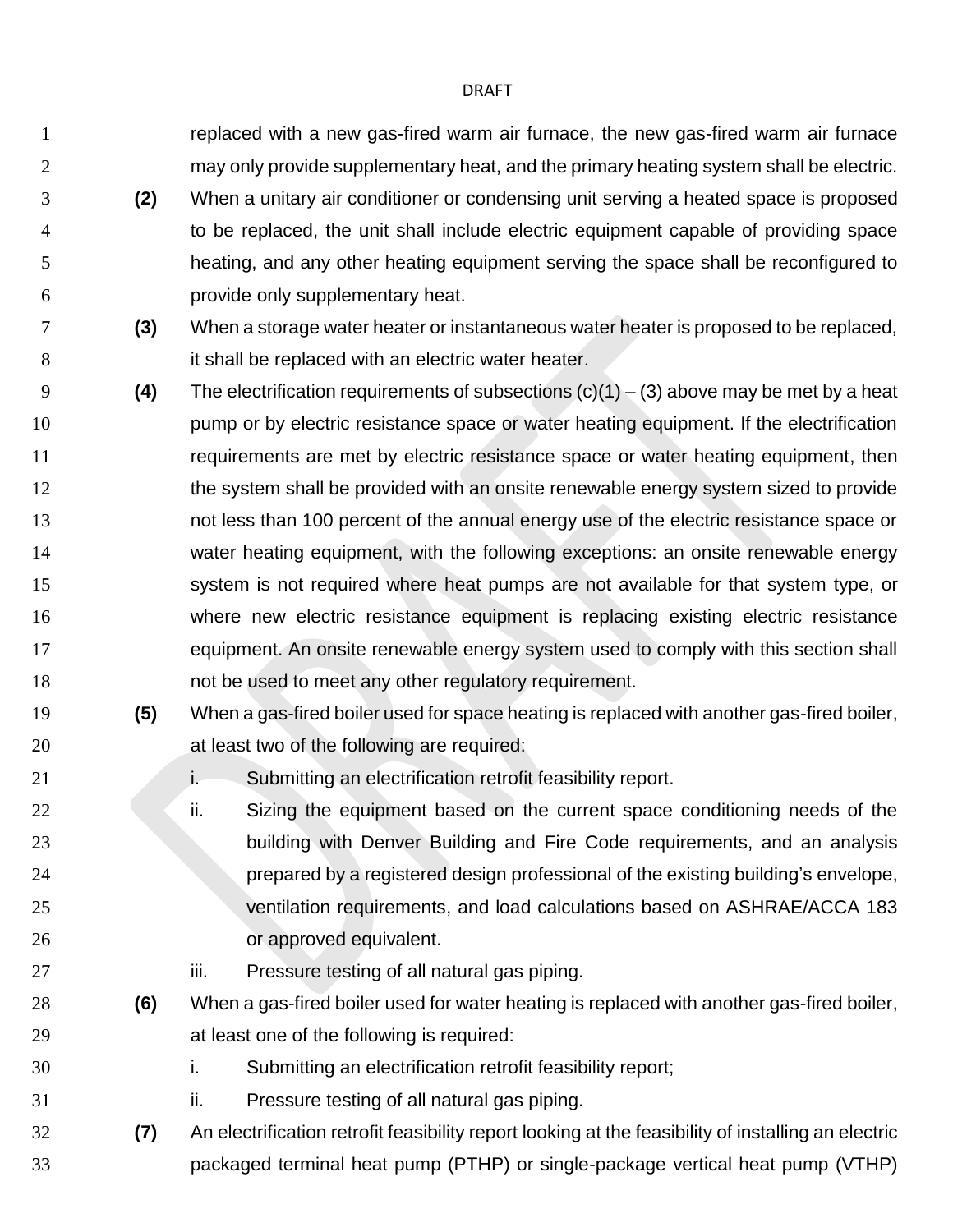space system that provides both heating and cooling shall be submitted when an electrically operated packaged terminal air conditioner (PTAC) or single-package vertical air conditioner (VTAC) that serves a heated space is proposed to be replaced.. **(8)** Exemptions for emergency replacement and economic hardship shall be provided. An economic hardship exemption will not be available for a system that can be replaced with an electric heat pump at near cost parity, which will be defined as the cost of a replacement of a natural gas space or water heating system to a partially electric heat pump system, including all incentives, that is within 5-15% of a like-for-like natural gas space or water heating system replacement, including the social cost of carbon dioxide **10** of the like-for-like gas system replacement over its lifetime. An economic hardship exemption will not be available for a system where a heat pump is unavailable and where the cost of an electric resistance system is at 'near cost parity' for that system 13 type, which will be defined as the cost of an electric resistance system, including all incentives, that is within 5-15% of a like-for-like gas system replacement plus the social cost of carbon of that like-for-like system over its lifetime. The building official shall consult with the executive director of the office of climate action, sustainability, and resiliency in deciding whether or not to approve an economic hardship exemption.

- **(d)** No later than January 1, 2027, the Denver Building and Fire Code shall be amended to implement the following electrification requirements:
- **(1)** When a gas-fired boiler used for space heating is proposed to be replaced, the replacement boiler shall meet no less than 50 percent of the annual space heating 22 needs of the building containing the gas-fired boiler. At least 50 percent of the annual space heating needs of the building shall be met with electric space heating equipment. When a replacement gas-fired boiler is installed to provide supplementary heat or due to an approved exemption, at least two of the following are required:
- i. Submitting an electrification retrofit feasibility report that includes a schematic design for an electric space heating system that provides 100 percent of the annual space heating needs of the building.
- 29 ii. Sizing the equipment based on the current space conditioning needs of the building with Denver Building and Fire Code requirements, and an analysis prepared by a registered design professional of the existing building's envelope, ventilation requirements, and load calculations based on ASHRAE/ACCA 183 or approved equivalent.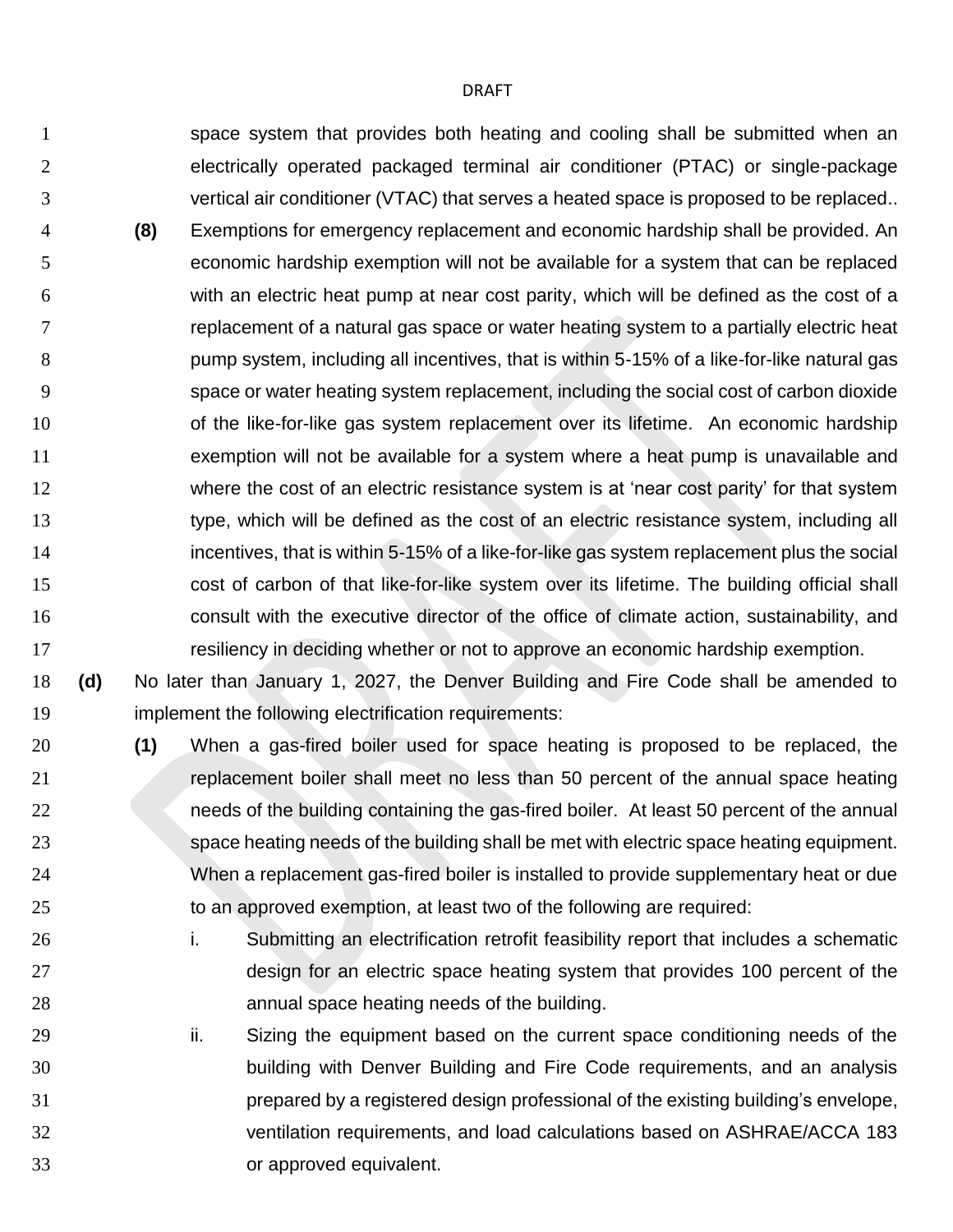1 iii. Pressure testing of all natural gas piping.

- **(2)** When a gas-fired boiler used for water heating is proposed to be replaced, the replacement boiler shall meet no less than 50 percent of the annual water heating needs of the building containing the gas-fired boiler. At least 50 percent of the annual space heating needs of the building shall be met with electric equipment. When a replacement gas-fired boiler is installed, to provide supplementary heat or due to an approved exemption, at least one of the following is required: 8 i. Submitting an electrification retrofit feasibility report that includes a schematic design for an electric water heating system that provides 100 percent of the annual water heating needs of the building. **ii.** Pressure testing of all natural gas piping. **(3)** When an electrically operated PTAC or single-package VTAC that serves a heated space is proposed to be replaced, the air conditioner shall be replaced with electric equipment that provides both heating and cooling. Any other space heating equipment shall be configured to operate as supplementary heat. **(4)** Exemptions for emergency replacement and economic hardship shall be provided as **previously included by the amendments listed in subsection (c)(8) above with the**  potential for variations of calculation of economic hardship. The building official shall consult with the executive director of the office of climate action, sustainability, and resiliency in deciding whether or not to approve an economic hardship exemption." **Section 4.** A new Article XIV of Chapter 10 of the Denver Revised Municipal Code, entitled "High- Performance Existing Building Program," shall be created to read as follows: "**Section 10-400. - Definitions.** The following words and phrases, as used in this article XIV, shall have the following meanings: **(a)** *Benchmarking*: Measuring a Covered Building's energy performance using the ENERGY STAR Portfolio Manager tool or other platforms as CASR may designate. **(b)** *Benchmarking Submission:* The data submitted each year via the ENERGY STAR Portfolio Manager tool, or other platforms as CASR may designate, using a template and submission link to be distributed and publicized byCASR. All information expressly denoted as mandatory
	- by either ENERGY STAR Portfolio Manager or CASR shall be included in the submission.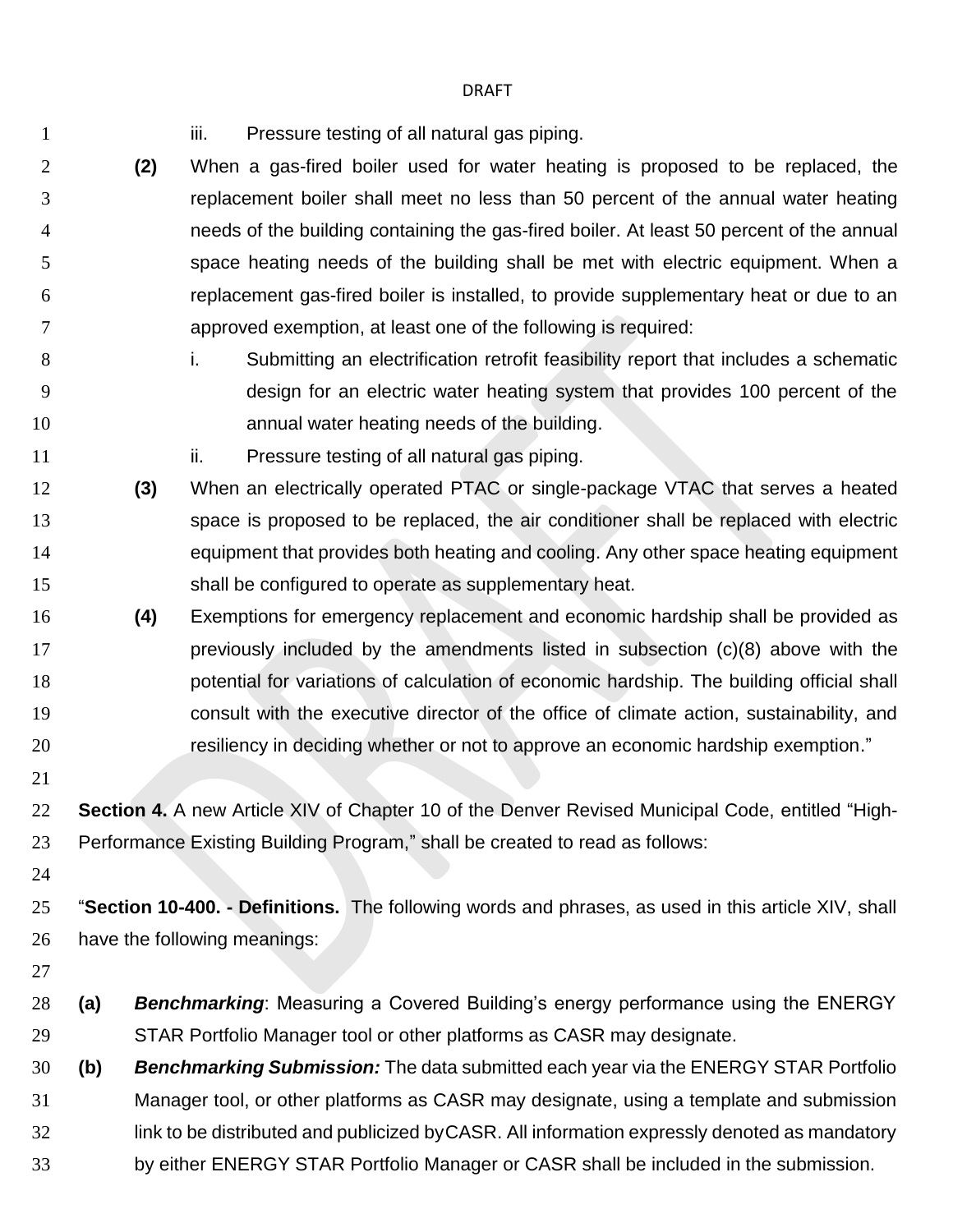- **(c)** *CASR:* The Office of Climate Action, Sustainability, and Resiliency.
- **(d)** *Covered Building*:
- **(1)** For purposes of benchmarking, a covered building is any commercial or multifamily individual building in the City and County of Denver except the following:
- i. A building that was not occupied and did not have a certificate of occupancy or temporary certificate of occupancy for all twelve (12) months of the calendar year for which benchmarking is required;
- 8 ii. A building that was not occupied, due to renovation, for all twelve (12) months of the calendar year for which benchmarking is required;
- 10 iii. A building for which a demolition permit for the entire building has been issued and for which demolition work has commenced on or before the date the 12 benchmarking report is due;
- 13 iv. A building that is presently experiencing qualifying financial distress, as defined 14 by any of the following: (1) the building is the subject of a qualified tax lien sale or public auction due to property tax arrearages; (2) the building is controlled by a court appointed receiver; or (3) the building has been acquired by a deed in 17 lieu of foreclosure;
- 18 v. A building that is used primarily for manufacturing or agricultural processes; this exclusion applies only if a facility where the majority of energy is consumed for manufacturing, agriculture, or for other process loads. Process loads are energy consumed for bona fide purposes other than heating, cooling, ventilation, domestic hot water, cooking, lighting, appliances, office equipment, data 23 centers, or other plug loads.
- **(2)** For purposes of existing building performance requirements, a covered building is any commercial or multifamily individual building in the City and County of Denver except 26 the following:
- 27 i. A building for which a demolition permit for the entire building has been issued and for which demolition work has commenced on or before the particular compliance date.

 **(e)** *Covered Municipal Building*: A Covered Building that is owned and/or operated by the City and County of Denver.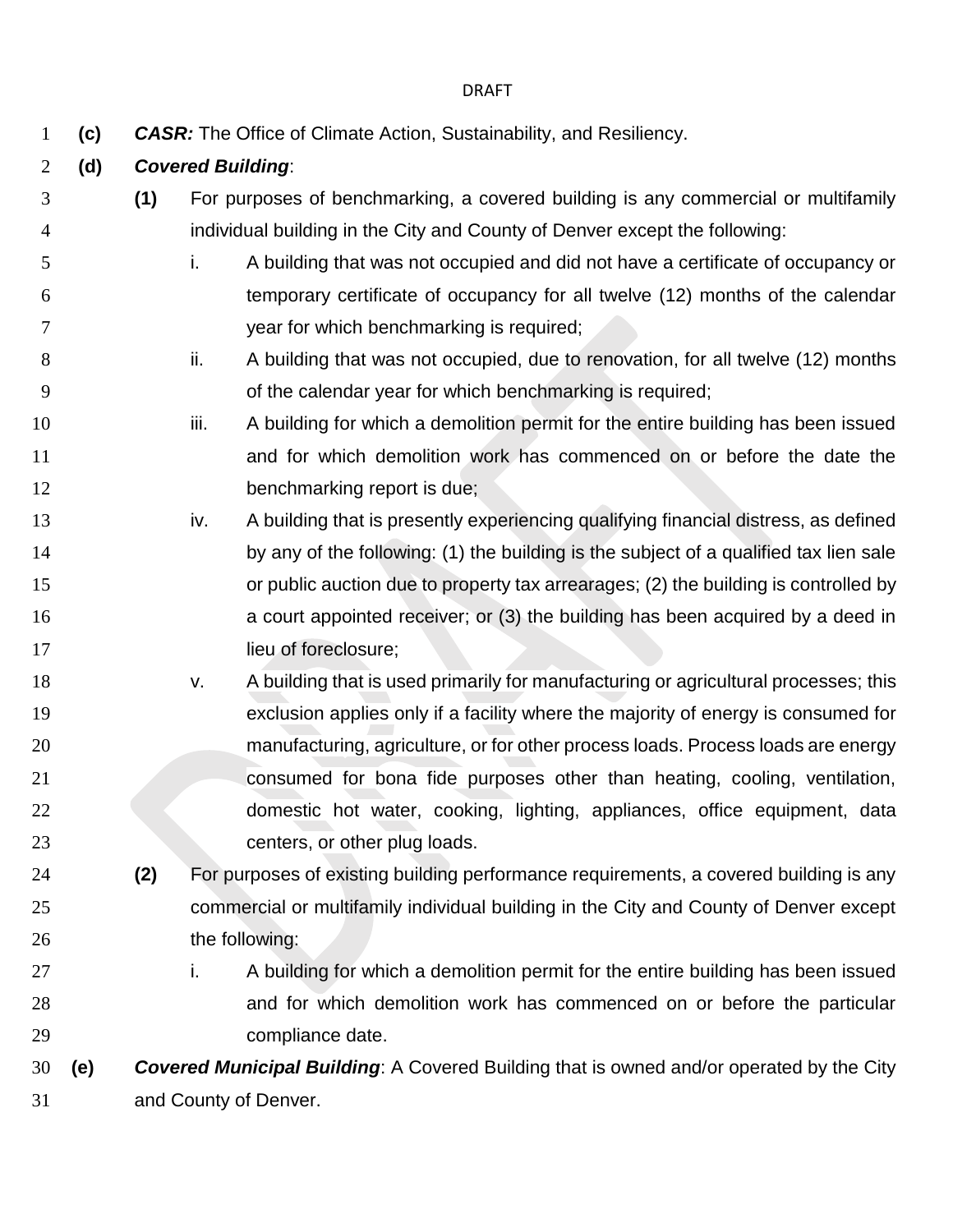- **(f)** *ENERGY STAR Portfolio Manager*: The online tool created by the U.S. Environmental Protection Agency used to measure and track a building's energy use, water consumption, and greenhouse gas emissions.
- **(g)** *Executive Director:* The executive director of the Office of Climate Action, Sustainability,and Resiliency.
- **(h)** *Existing Building Performance:* The energy efficiency and renewable energy of a covered building measured by site Energy Use Intensity (EUI), or EUI adjusted for renewable energy using data reported via the ENERGY STAR Portfolio Manager tool or other platforms as CASR may designate.
- **(i)** *Gross Floor Area:* The total property square footage, measured between the principal exterior surfaces of the enclosing fixed walls of a building, as defined in the ENERGY STAR Portfolio Manager definitions.
- **(j)** *High Performance Existing Buildings Program*: The administrative program implemented by CASR requiring the benchmarking, reporting, and existing building performance in commercial and multifamily buildings that are located within the City and County of Denver.
- **(k)** *Owner*: The person or entity having a legal or equitable interest in real property and its fixtures and appurtenances, which shall explicitly include but not be limited to a homeowner's association.
- **(l)** *Site Energy Use Intensity or EUI:* A building's weather normalized site energy use expressed as energy per squarefoot per year as a function of its size, normalized for weather and other characteristics that are significant drivers of energy performance as feasible with the reporting platform used. A building's EUI is calculated by dividing the total energy consumed by the building in one year (measured in kBtu) by thetotal gross floor area of the building.
- 

## **Section 10-401. - Purpose.**

 The purpose of this article is first to establish a high-performance existing buildings program that requires covered building owners to benchmark building energy performance, and make such energy performance information publicly available in order to raise awareness and drive action. The article's purpose is also to require covered building owners to address existing building performance through energy efficiency, renewables, and/or renewable heating and cooling (electrification) to reduce greenhouse gas emissions from the built environment to further the City and County of Denver's climate action goal of zero greenhouse gas emissions in existing buildings by 2040.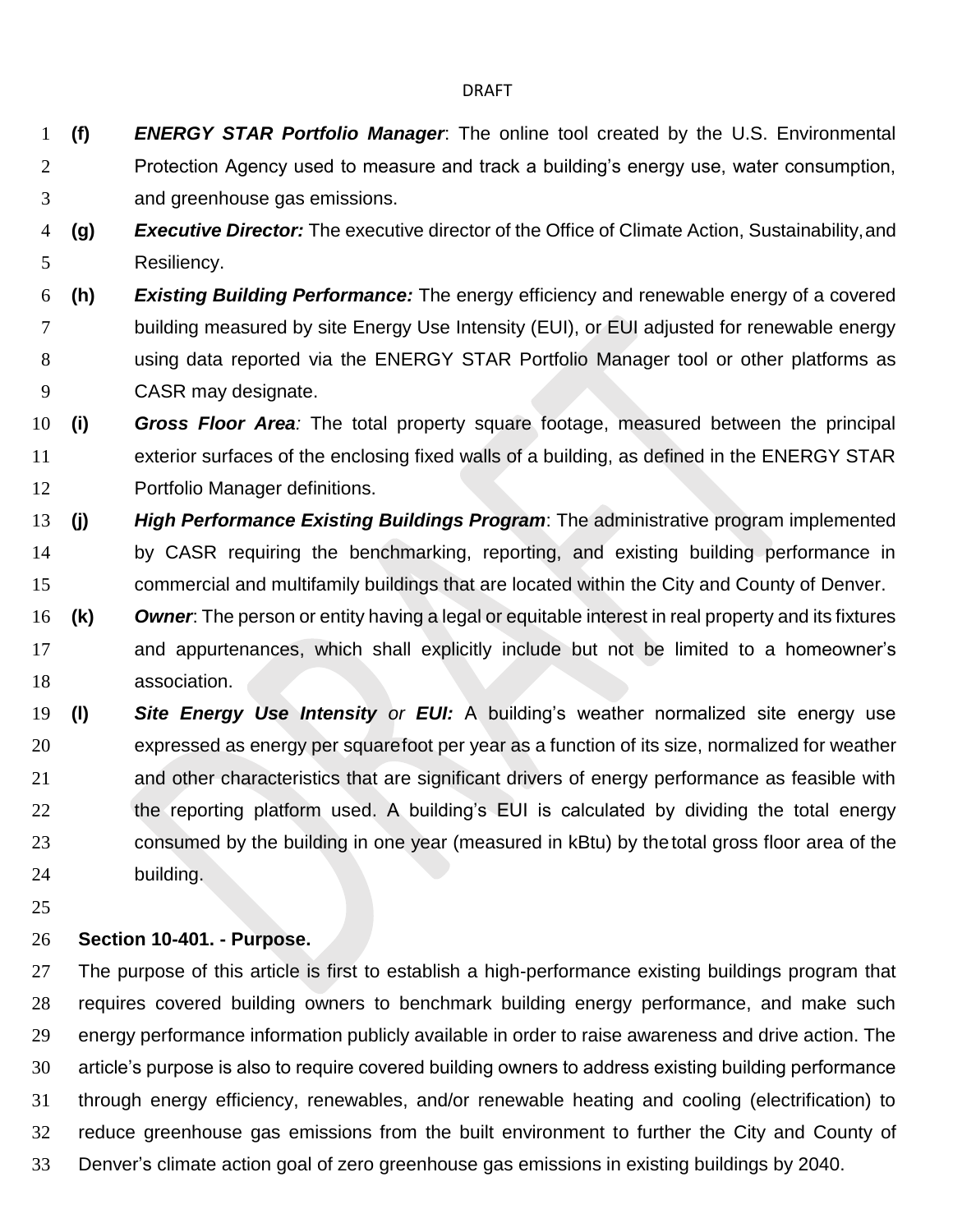## **Section 10-402. - Applicability.**

 The High-Performance Existing Buildings Program shall apply to all commercial and multifamily buildings equal to or greater than 5,000 square feet within the City and County of Denver.

## **Section 10-403. - Benchmarking and Reporting.**

- **(a)** Each owner of a covered building with a gross floor area equal to or greater than 25,000 square feet shall benchmark the building's energy usage annually using the ENERGY STAR Portfolio Manager tool, or other platform as CASR may designate, and by June 1 each year, accurately report energy performance information to CASR for the previous calendar year.
- **(b)** The energy performance information that must be reported to CASR shall include, at a minimum, a covered building's annual energy use intensity, ENERGY STAR Portfolio Manager score if eligible for a score, greenhouse gas emissions, and any other data fields needed to calculate the ENERGY STAR Portfolio Manager score for auditing and verification purposes.
- **(c)** Owners of covered buildings with a gross floor area equal to or greater than 25,000 square feet shall keep records of monthly energy consumption for a minimum of twenty-four (24) months. Such records shall be made available to CASR for inspection upon request.
- 

# **Section 10-404. – Existing Building Performance for Covered Buildings with a Gross Floor Area Equal to or Greater than 25,000 Square Feet.**

 **(a) In General**. Owners of covered buildings with a gross floor area equal to or greater than 25,000 square feet must meet energy performance targets in calendar years 2024, 2027 and 2030. The targets will be set for 2030 for every covered building type in Denver such that 30% total energy savings across all covered buildings is achieved. CASR shall establish the rules by which every covered building will be assigned a building type. If a covered building's type changes over time, then CASR shall update the established target to align to the new building type. CASR will establish each covered building's required interim targets for 2024 and 2027 by drawing a straight line from that covered building's 2019 baseline EUI to the final EUI target for that building type. Solar power generation on-site or off-site, as measured in kWh delivered to the grid by the system, will be fully credited towards energy use, lowering the EUI. After 2030, CASR is empowered set new EUI final targets for 2040, 2050 and beyond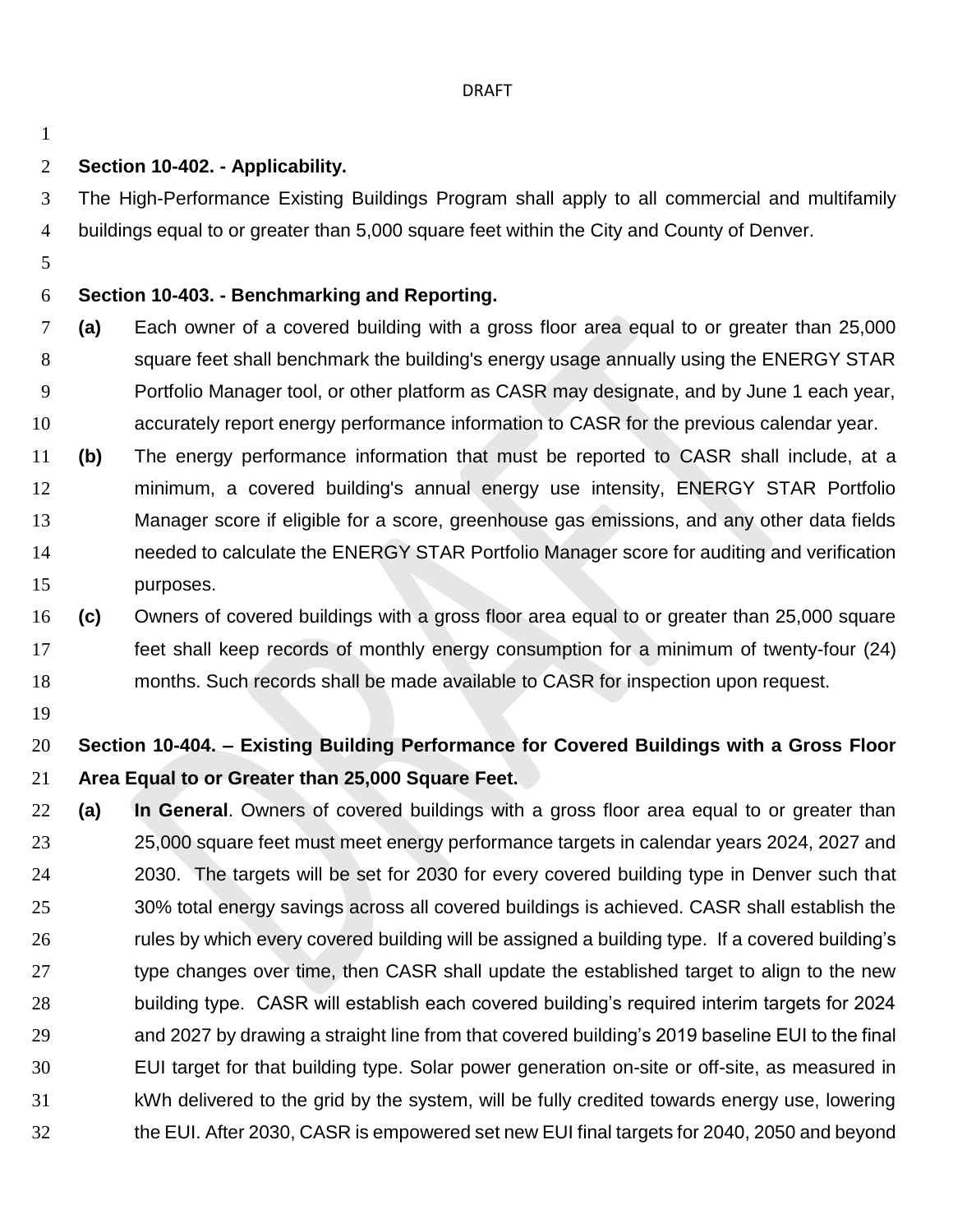| 1              |     | through a rulemaking process with robust stakeholder input as CASR deems necessary to |                                                                                       |  |  |
|----------------|-----|---------------------------------------------------------------------------------------|---------------------------------------------------------------------------------------|--|--|
| $\overline{2}$ |     | reach the City's climate goals.                                                       |                                                                                       |  |  |
| 3              | (b) | <b>Establishing baseline EUI.</b>                                                     |                                                                                       |  |  |
| $\overline{4}$ |     | (1)                                                                                   | For existing covered buildings that reported for benchmarking in 2019, the baseline   |  |  |
| 5              |     |                                                                                       | shall be the EUI that was reported for the covered building that year.                |  |  |
| 6              |     | (2)                                                                                   | For existing covered buildings where no baseline data was received for 2019, CASR     |  |  |
| 7              |     |                                                                                       | will establish a reasonable baseline based on the building type and benchmarking data |  |  |
| 8              |     |                                                                                       | from other years for that covered building if available.                              |  |  |
| 9              |     | (3)                                                                                   | For new covered buildings, the baseline shall be the predicted EUI for that covered   |  |  |
| 10             |     |                                                                                       | building if one was submitted as part of energy code compliance. If no predicted EUI  |  |  |
| 11             |     |                                                                                       | is available, CASR will establish a reasonable baseline based on the building type.   |  |  |
| 12             | (c) |                                                                                       | <b>Establishing interim targets.</b>                                                  |  |  |
| 13             |     | (1)                                                                                   | For existing covered buildings that reported for benchmarking in 2019, CASR will set  |  |  |
| 14             |     |                                                                                       | required interim targets by May 1, 2022.                                              |  |  |
| 15             |     | (2)                                                                                   | For existing covered buildings where no baseline data was received for 2019, or if    |  |  |
| 16             |     |                                                                                       | CASR has determined that the building type needs to be reviewed and possibly          |  |  |
| 17             |     |                                                                                       | corrected for submission in the 2022 benchmarking report, CASR will set required      |  |  |
| 18             |     |                                                                                       | interim targets by September 1, 2022.                                                 |  |  |
| 19             |     | (3)                                                                                   | For new covered buildings, CASR will set required interim targets within 6 months of  |  |  |
| 20             |     |                                                                                       | receiving the first benchmarking report for that building.                            |  |  |
| 21             | (d) |                                                                                       | Existing building performance compliance demonstration.                               |  |  |
| 22             |     | (1)                                                                                   | Owners of covered buildings with a gross floor area equal or greater than twenty-five |  |  |
| 23             |     |                                                                                       | thousand (25,000) square feet shall use the ENERGY STAR Portfolio Manager tool,       |  |  |
| 24             |     |                                                                                       | and report to CASR the following:                                                     |  |  |
| 25             |     |                                                                                       | i.<br>In the benchmarking report due on June 1, 2025, a demonstration that the        |  |  |
| 26             |     |                                                                                       | covered building has met the interim energy performance target for calendar           |  |  |
| 27             |     |                                                                                       | year 2024.                                                                            |  |  |
| 28             |     |                                                                                       | In the benchmarking report due on June 1, 2028, a demonstration that the<br>ii.       |  |  |
| 29             |     |                                                                                       | covered building has met the interim energy performance target for calendar           |  |  |
| 30             |     |                                                                                       | year 2027.                                                                            |  |  |
| 31             |     |                                                                                       | iii.<br>In the benchmarking report due on June 1, 2031, a demonstration that the      |  |  |
| 32             |     |                                                                                       | covered building has met the final energy performance target for calendar year        |  |  |
| 33             |     |                                                                                       | 2030.                                                                                 |  |  |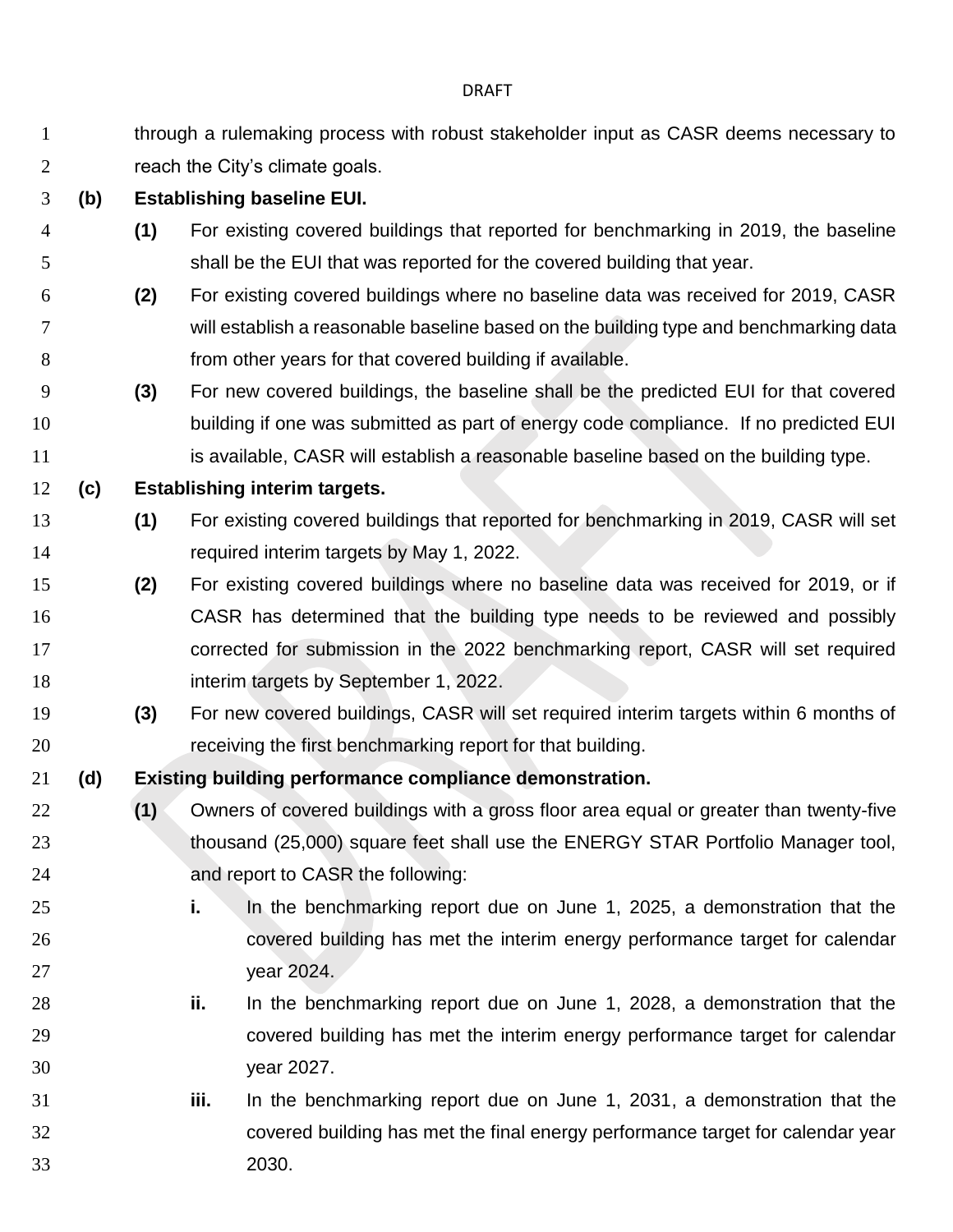- **(2)** Each owner of a covered building must maintain the interim targets each subsequent year and must maintain the final energy performance target indefinitely.
- **(3)** CASR shall create alternate compliance options by rule that add flexibility for building owners while achieving the same end goal. Such options shall include, but are not limited to, a process to adjust timing for meeting the above requirements, a process to adjust the end goal due to a building use or inherent characteristic of the building, prescriptive options for smaller buildings, and compliance options for buildings where manufacturing and agricultural processes are the primary energy users.
- **(e) Disclosure upon sale.** The owner of a covered building shall disclose the covered building's compliance status, including all performance targets, any approved alternate compliance pathways, and any penalties assessed, to a prospective buyer prior to the sale of the building. The owner shall disclose to all prospective buyers the covered building's compliance status in all documentation or advertising concerning the sale of the covered building including, but not limited to, any listings, notices, advertisements of sale, term sheets, and contracts of sale.
- 
- **Section 10-405 – Existing Building Performance for Covered Buildings with a Gross Floor Area of 5,000-24,999 Square Feet.**
- Owners of covered buildings with a gross floor area of 5,000-24,999 square feet shall either certify that they have installed all LED lights or that they have achieved an equivalent lighting power density to what all LEDs would have resulted in. Alternatively, owners of covered buildings may install solar panels or purchase off-site solar that generates enough electricity to meet 20% of the building's annual energy usage. Owners of covered buildings will be required to comply by the following schedule:
- **(a)** December 31, 2025: buildings 15,001-24,999 square feet
- **(b)** December 31, 2026: buildings 10,001-15,000 square feet
- **(c)** December 31, 2027: buildings 5,000-10,000 square feet
- 

## **Section 10-406. – Authority to Adopt Rules and Regulations.**

 The executive director is authorized to adopt rules and regulations the executive director may deem proper to implement the provisions of this article XIV, the high-performance existing building program.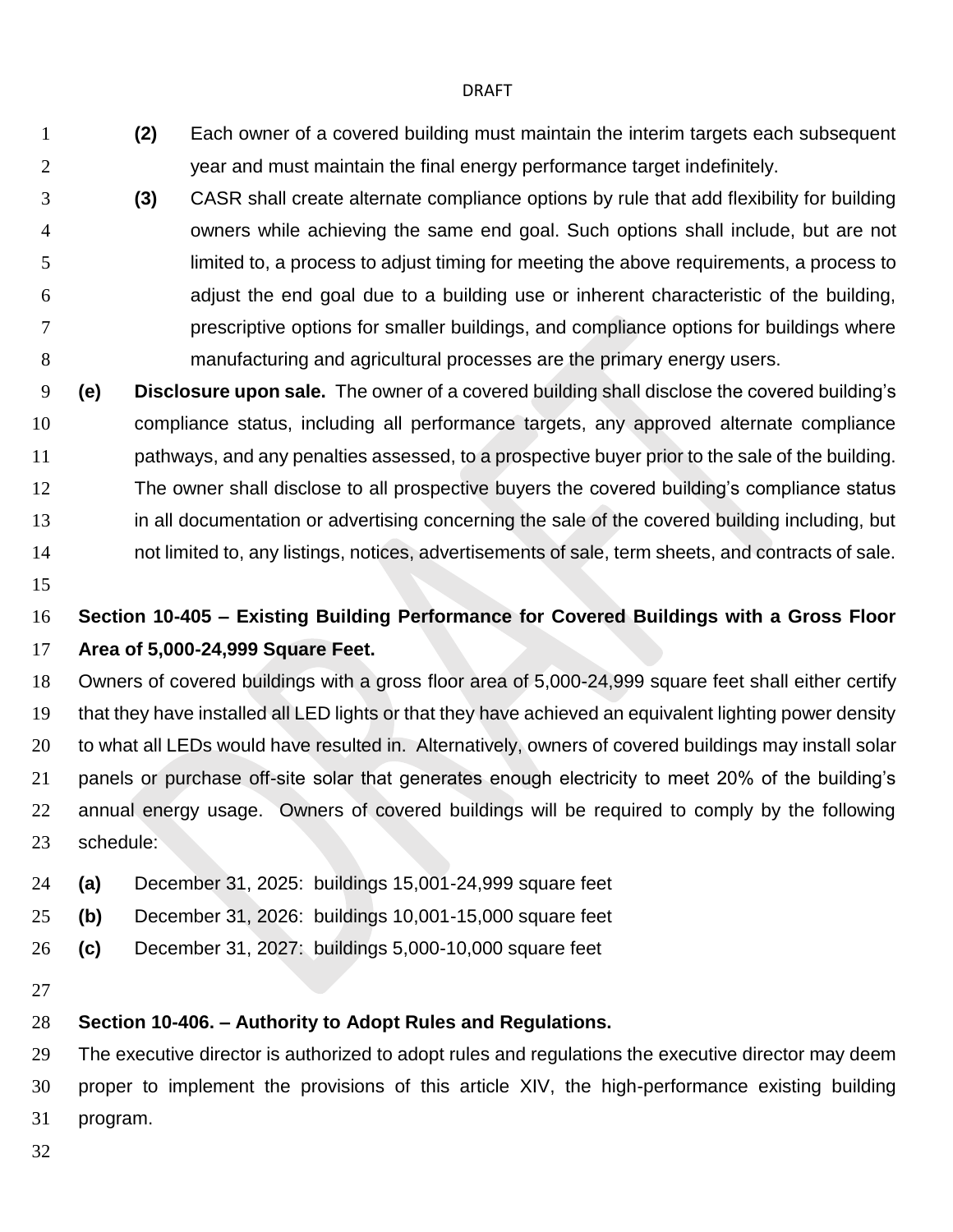## **Section 10-407. - Enforcement.**

- **(a)** It is unlawful for any person to violate any provision of this article XIV or any rules or regulations adopted pursuant to this article XIV.
- **(b)** The executive director, or the executive director's designee, is empowered to enforce the provisions of this article XIV and any rules and regulations adopted pursuant to this article.
- **(c)** This article applies to all agents, successors and assigns of an owner.
- **(d)** The executive director, or the executive director's designee, may issue notices or orders for violations of this article XIV. Any covered building owner who violates any provision of this article XIV, including any rules or regulations adopted pursuant to this article, is subject to a civil penalty amount of up to \$0.70 per year for each required kBtu reduction that the owner's covered building fails to achieve in that year.
- **(e)** If a covered building owner subject to the civil penalty above fails to pay the required amount within one hundred eighty (180) days, the civil penalty will be considered a debt to the city until paid in full. The debt is a perpetual lien on the property, and is superior and prior to all other liens, regardless of their dates of recordation, except for liens for general taxes and prior special assessments, until the civil penalty owed, delinquent interest, and recording fees have been paid in full. In addition to the remedies set forth in this section, an action or other process provided by law may be maintained by the city to recover or collect any amounts, including interest, owing under this section. Interest is calculated in the same manner and same amount as delinquent property taxes. The executive director must record the lien with the clerk and recorder.
- 
- 

# 

# 

## **BALANCE OF PAGE INTENTIONALLY LEFT BLANK**

|    | 28 COMMITTEE APPROVAL DATE: 3021 |                                                      |      |
|----|----------------------------------|------------------------------------------------------|------|
|    | 29 MAYOR-COUNCIL DATE:           | . 2021<br><u> 1986 - Alexandr Alexandr III, poet</u> |      |
|    |                                  |                                                      | 2021 |
| 31 |                                  | - PRESIDENT                                          |      |
|    |                                  | - MAYOR ___________________                          | 2021 |
| 33 |                                  | - CLERK AND RECORDER,                                |      |